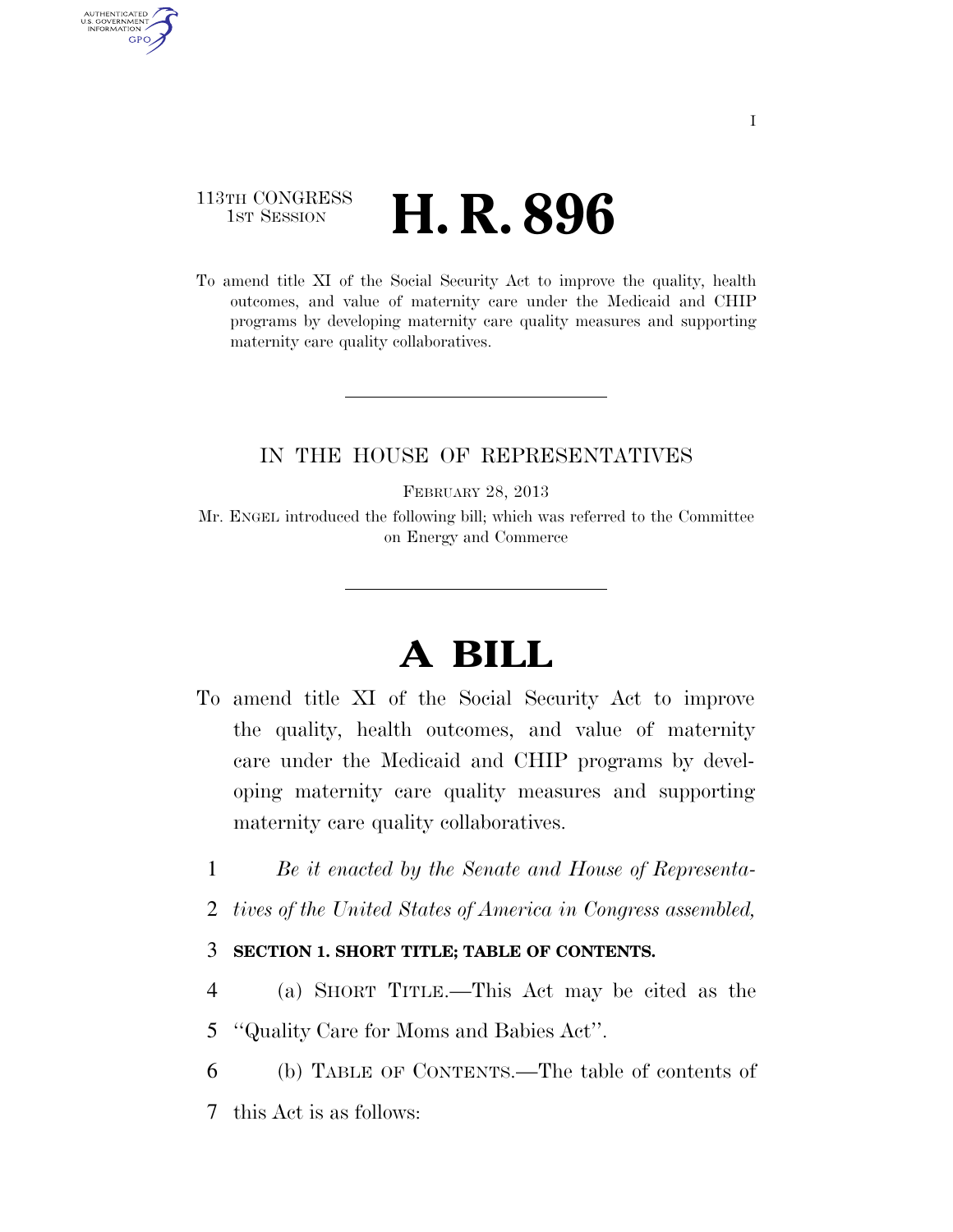Sec. 1. Short title; table of contents.

Sec. 2. Quality measures for maternity care under Medicaid and CHIP.

Sec. 3. Quality collaboratives.

## **SEC. 2. QUALITY MEASURES FOR MATERNITY CARE UNDER MEDICAID AND CHIP.**

 (a) IN GENERAL.—Section 1139A of the Social Secu- rity Act (42 U.S.C. 1320b–9a) is amended by adding at the end the following new subsection:

 ''(j) MOTHER AND INFANT CARE (MIC) QUALITY MEASURES.—

8 "(1) IN GENERAL.—As part of the pediatric quality measures program established under sub- section (b) and the Medicaid Quality Measurement Program established under section 1139B(b)(5)(A), the Secretary shall—

 $\langle (A)$  review quality measures endorsed under section 1890(b)(2) that relate to the care of childbearing women and newborns, particu- larly with respect to the application of such measures to the Medicaid and CHIP programs 18 under titles XIX and XXI, and identify omis- sions and deficiencies in the application of those measures to such programs;

21 ''(B) develop and publish a set of mater- nity care quality measures for the Medicaid and CHIP programs under titles XIX and XXI (in this subsection referred to as the 'Mother and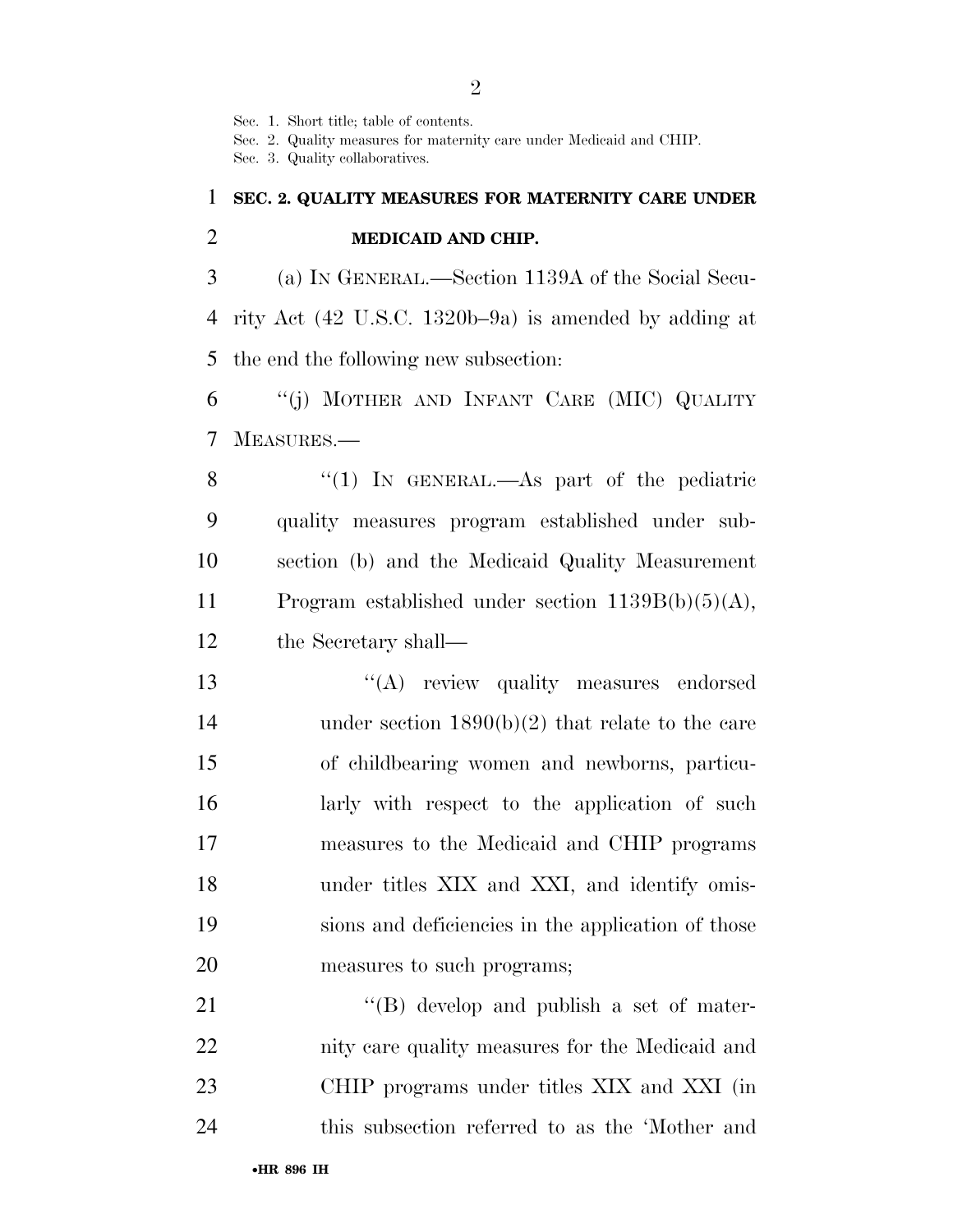| $\mathbf{1}$   | Infant Care (MIC) quality measures') in ac-       |
|----------------|---------------------------------------------------|
| $\overline{2}$ | cordance with the requirements of paragraphs      |
| 3              | $(2)$ and $(3)$ ; and                             |
| $\overline{4}$ | $\lq\lq$ (C) on an ongoing basis, review the MIC  |
| 5              | quality measures and develop and publish any      |
| 6              | modifications of, or additions or deletions to,   |
| 7              | such measures that reflect the development,       |
| 8              | testing, validation, and consensus process de-    |
| 9              | scribed in paragraph $(4)$ .                      |
| 10             | "(2) PROCESS FOR INITIAL REVIEW AND PUBLI-        |
| 11             | CATION.                                           |
| 12             | "(A) CONSULTATION AND PUBLIC COM-                 |
| 13             | MENT.—Not later than January 1, 2016, the         |
| 14             | Secretary shall-                                  |
| 15             | "(i) solicit public comment on the pro-           |
| 16             | posed MIC quality measures; and                   |
| 17             | "(ii) consult with the stakeholders               |
| 18             | identified in paragraph $(6)(A)$ regarding        |
| 19             | such measures.                                    |
| 20             | "(B) PUBLICATION OF INITIAL SET<br>OF             |
| 21             | MEASURES.—Not later than January 1, 2017,         |
| 22             | the Secretary shall identify and publish the ini- |
| 23             | tial MIC quality measures.                        |
| 24             | $``(3)$ REQUIREMENTS.—                            |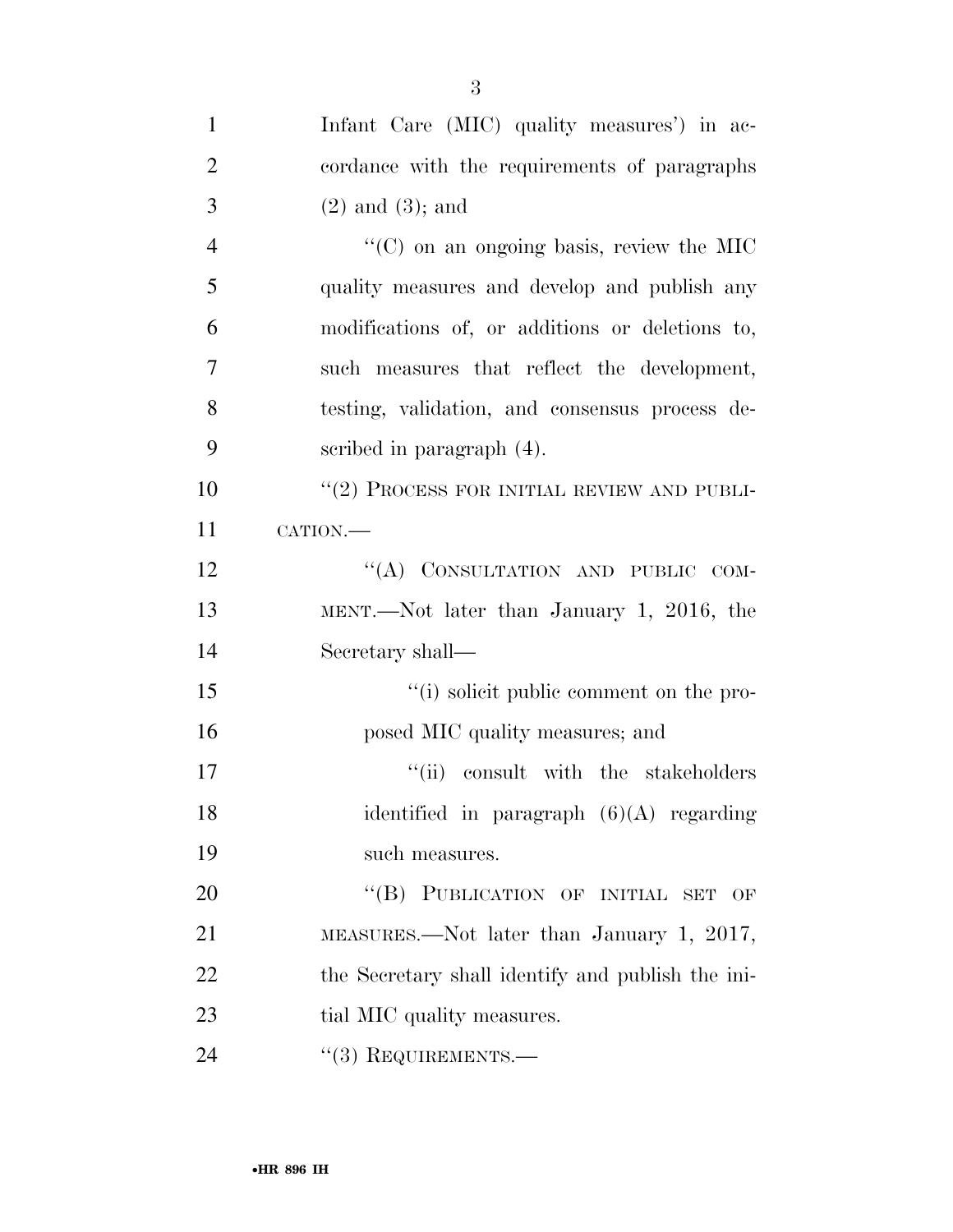| $\mathbf{1}$   | "(A) IN GENERAL.—The MIC quality               |
|----------------|------------------------------------------------|
| $\overline{2}$ | measures shall—                                |
| 3              | "(i) be evidence-based;                        |
| $\overline{4}$ | "(ii) utilize risk adjustment or risk          |
| 5              | stratification methodologies, if appropriate;  |
| 6              | "(iii) utilize attribution methods to          |
| 7              | specify the clinicians, facilities, and other  |
| 8              | entities that the measures are applicable      |
| 9              | to;                                            |
| 10             | "(iv) be pilot-tested with regard to           |
| 11             | scientific validity, feasibility, and attribu- |
| 12             | tion method; and                               |
| 13             | $f'(v)$ include a balance of each of the       |
| 14             | types of measures listed in subparagraph       |
| 15             | (B).                                           |
| 16             | "(B) LIST OF TYPES OF MEASURES.—The            |
| 17             | measures listed in this subparagraph are the   |
| 18             | following:                                     |
| 19             | "(i) Measures of the process, experi-          |
| 20             | ence, efficiency, and outcomes of maternity    |
| 21             | care, including postpartum outcomes.           |
| 22             | "(ii) Measures that apply to—                  |
| 23             | $\lq\lq$ (I) women and newborns who            |
| 24             | are healthy and at low risk, including         |
| 25             | measures of appropriately low-inter-           |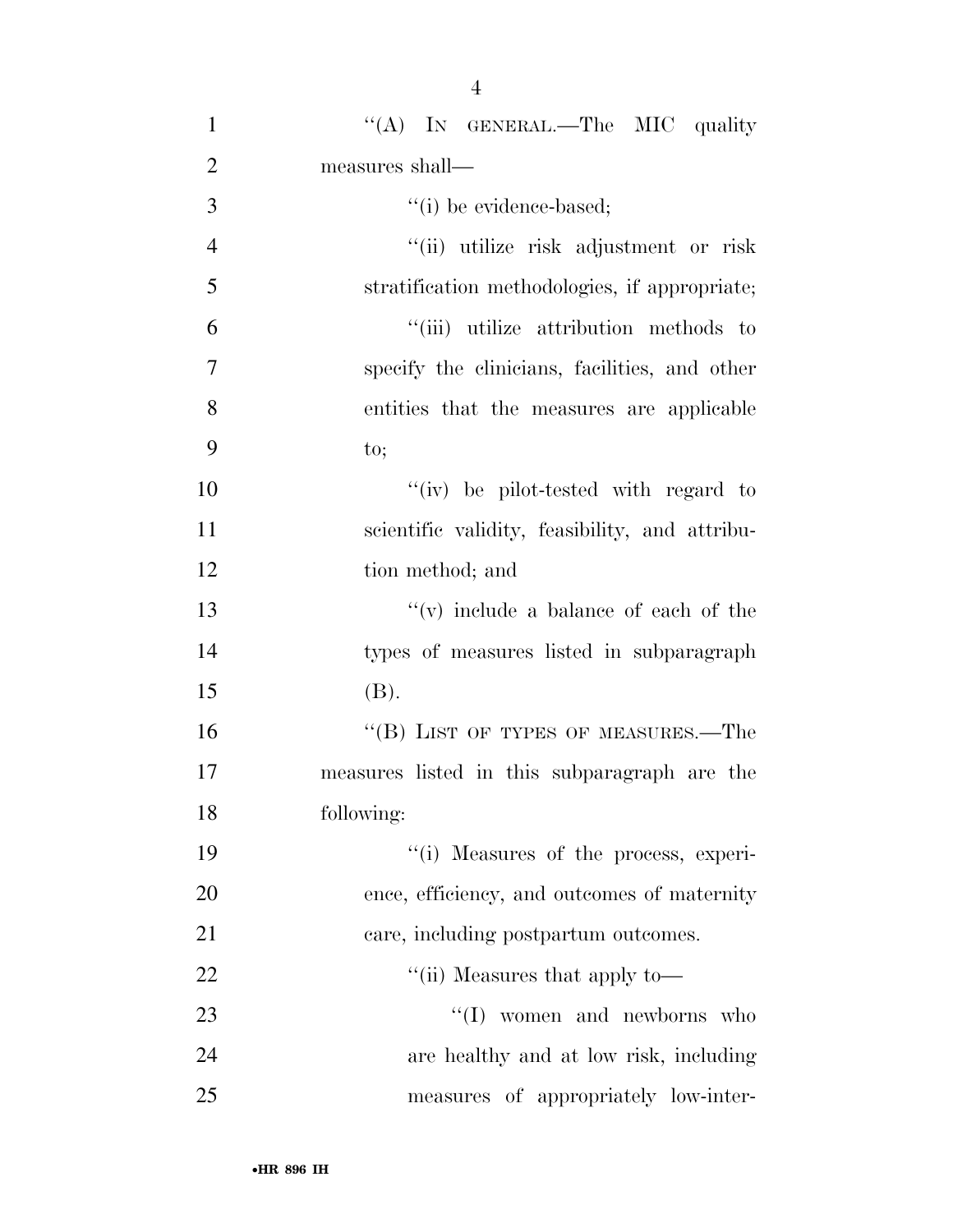| $\mathbf{1}$   | vention, physiologic birth in low-risk          |
|----------------|-------------------------------------------------|
| $\overline{2}$ | women; and                                      |
| 3              | "(II) women and newborns at                     |
| $\overline{4}$ | higher risk.                                    |
| 5              | "(iii) Measures that apply to—                  |
| 6              | $\lq\lq$ child bearing women; and               |
| $\overline{7}$ | $\lq\lq$ (II) newborns.                         |
| 8              | "(iv) Measures that apply to care dur-          |
| 9              | $ing$ —                                         |
| 10             | $\lq\lq$ (I) pregnancy;                         |
| 11             | "(II) intrapartum period; and                   |
| 12             | "(III) the postpartum period.                   |
| 13             | "(v) Measures that apply to-                    |
| 14             | $\lq\lq$ (I) clinicians and clinician           |
| 15             | groups;                                         |
| 16             | $\lq\lq$ (II) facilities;                       |
| $17\,$         | "(III) health plans; and                        |
| 18             | "(IV) accountable care organiza-                |
| 19             | tions.                                          |
| 20             | $``$ (vi) Measurement of—                       |
| 21             | $\lq\lq$ (I) disparities;                       |
| 22             | "(II) care coordination; and                    |
| 23             | "(III) shared decision making.                  |
| 24             | PHYSIOLOGIC DEFINED.-For pur-<br>``(C)          |
| 25             | poses of this paragraph, the term 'physiologic' |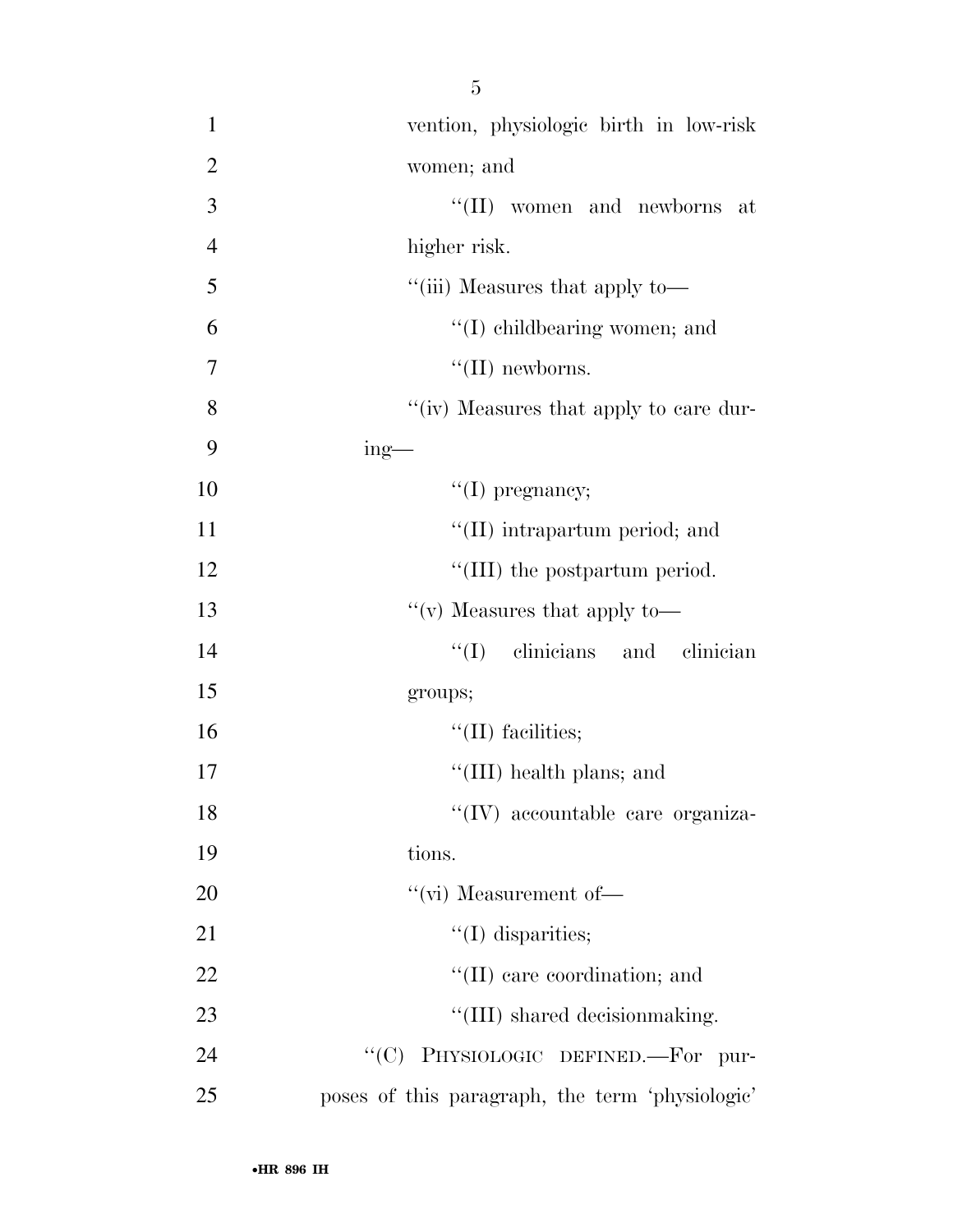| $\mathbf{1}$   | means characteristic of or conforming to the       |
|----------------|----------------------------------------------------|
| $\overline{2}$ | normal functioning or state of the body or a tis-  |
| 3              | sue or organ, normal, and not pathologic.          |
| $\overline{4}$ | "(D) CONSTRUCTION.—Nothing in this                 |
| 5              | paragraph shall be construed as supporting the     |
| 6              | restriction of coverage, under title XIX or XXI    |
| 7              | or otherwise, to only those services that are evi- |
| 8              | dence-based, or in any way limiting available      |
| 9              | services.                                          |
| 10             | $\cdot$ (4) ONGOING REVIEW OF THE MIC MEASURES;    |
| 11             | eMEASURES.—                                        |
| 12             | "(A) CONTRACTS WITH QUALIFIED ENTI-                |
| 13             | TIES.—Not later than June 30, 2017, the Sec-       |
| 14             | retary, acting through the Agency for              |
| 15             | Healthcare Research and Quality, in consulta-      |
| 16             | tion with the Centers for Medicare & Medicaid      |
| 17             | Services, shall enter into grants, contracts, or   |
| 18             | intergovernmental agreements with qualified        |
| 19             | measure development entities for the purpose of    |
| 20             | identifying quality of care issues that are not    |
| 21             | adequately addressed by the MIC quality meas-      |
| 22             | ures and developing, testing, and validating       |
| 23             | modifications of, or additions or deletions to,    |
| 24             | MIC<br>the<br>quality measures, and<br>creating    |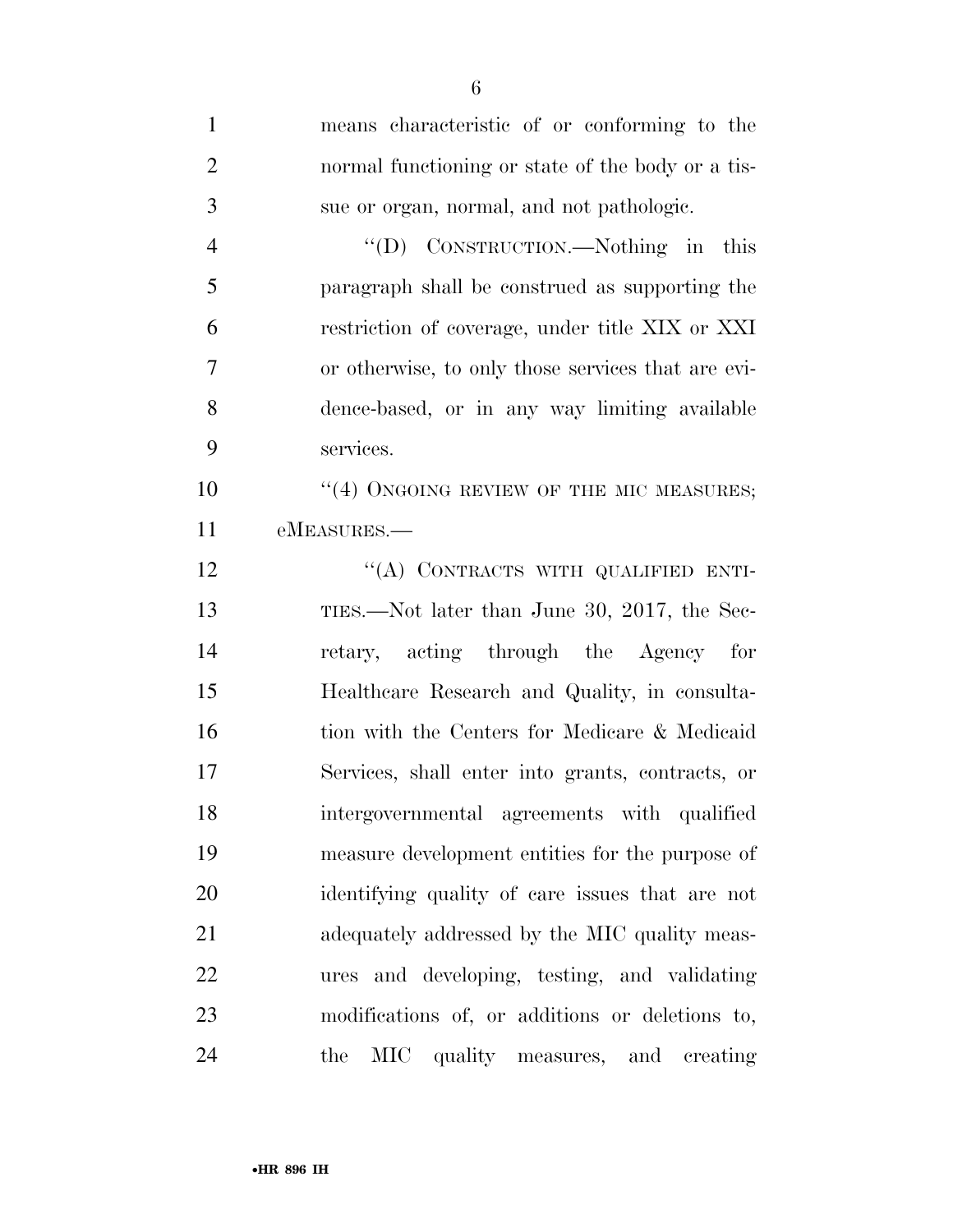| $\mathbf{1}$   | eMeasures for data collection related to the   |
|----------------|------------------------------------------------|
| $\overline{2}$ | MIC quality measures.                          |
| 3              | "(B) QUALIFIED MEASURE DEVELOPMENT             |
| $\overline{4}$ | ENTITY DEFINED.—For purposes of this para-     |
| 5              | graph, the term 'qualified measure development |
| 6              | entity' means an entity that—                  |
| 7              | "(i) has demonstrated expertise and            |
| 8              | capacity in the development and testing of     |
| 9              | quality measures;                              |
| 10             | "(ii) has adopted procedures for qual-         |
| 11             | ity measure development that ensure the        |
| 12             | inclusion of-                                  |
| 13             | "(I) the views of the individuals              |
| 14             | and entities referred to in paragraph          |
| 15             | $(3)(B)(v)$ and whose performance will         |
| 16             | be assessed by the measures; and               |
| 17             | "(II) the views of other individ-              |
| 18             | uals and entities (including patients,         |
| 19             | consumers, and health care pur-                |
| 20             | chasers) who will use the data gen-            |
| 21             | erated as a result of the use of the           |
| 22             | quality measures;                              |
| 23             | "(iii) for the purpose of ensuring that        |
| 24             | the MIC quality measures meet the re-          |
| 25             | quirements to be considered for endorse-       |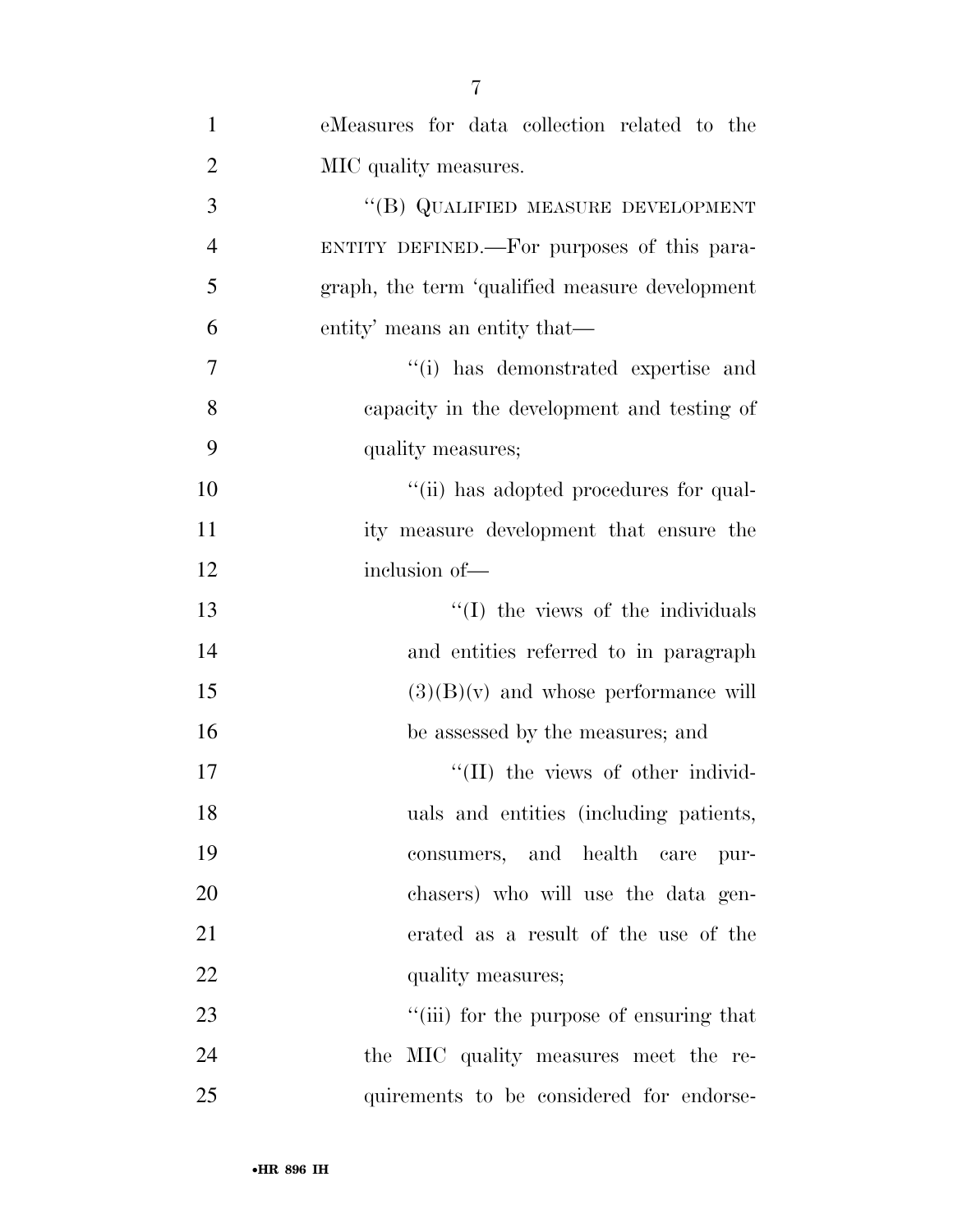| $\mathbf{1}$   | ment under section $1890(b)(2)$ , has pro-  |
|----------------|---------------------------------------------|
| $\overline{2}$ | vided assurances to the Secretary that the  |
| 3              | measure development entity will collaborate |
| $\overline{4}$ | $with-$                                     |
| 5              | $\lq\lq$ (I) the Secretary;                 |
| 6              | "(II) the consensus-based entity            |
| $\tau$         | with<br>a contract under section            |
| 8              | $1890(a)(1)$ ; and                          |
| 9              | "(III) stakeholders (including)             |
| 10             | those stakeholders identified in para-      |
| 11             | $graph (6)(A)),$ as practicable;            |
| 12             | "(iv) has transparent policies regard-      |
| 13             | ing governance and conflicts of interest;   |
| 14             | and                                         |
| 15             | $``(v)$ submits an application to the       |
| 16             | Secretary at such time, and in such form    |
| 17             | and manner, as the Secretary may require.   |
| 18             |                                             |
| 19             | "(i) IN GENERAL.—A qualified meas-          |
| 20             | ure development entity with a grant, con-   |
| 21             | tract, or intergovernmental agreement       |
| 22             | under subparagraph (A) shall consult with   |
| 23             | the voluntary consensus standards setting   |
| 24             | organizations and other organizations in-   |
| 25             | volved in the advancement of evidence-      |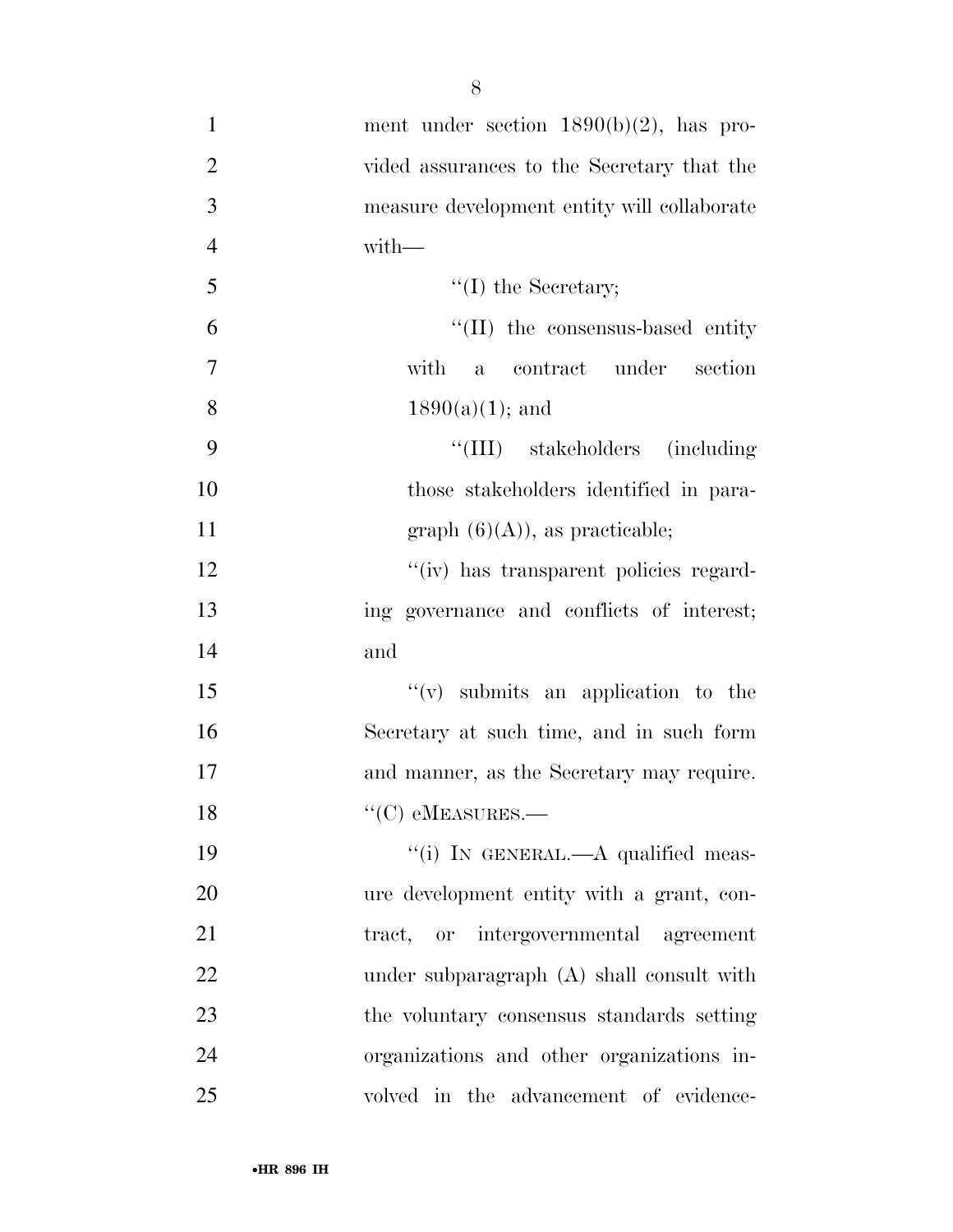| $\mathbf{1}$   | based measures of health care that the            |
|----------------|---------------------------------------------------|
| $\overline{2}$ | Secretary consults with under subsection          |
| 3              | $(b)(3)(H)$ and section 1139B $(b)(5)(A)$ to      |
| $\overline{4}$ | create, as part of the MIC quality meas-          |
| 5              | ures, eMeasures that are aligned with the         |
| 6              | measures developed under the pediatric            |
| $\tau$         | quality measures program established              |
| 8              | under subsection (b) and the Medicaid             |
| 9              | Quality Measurement Program established           |
| 10             | under section $1139B(b)(5)(A)$ .                  |
| 11             | "(ii) eMEASURE DEFINED.—For pur-                  |
| 12             | poses of this subparagraph, the term              |
| 13             | 'eMeasure' means a measure for which              |
| 14             | measurement data (including clinical data)        |
| 15             | will be collected electronically, including       |
| 16             | through the use of electronic health              |
| 17             | records and other electronic data sources.        |
| 18             | "(D) ENDORSEMENT.—Any modifications               |
| 19             | of, or additions or deletions to, the MIC quality |
| 20             | measures shall be submitted by the qualified      |
| 21             | measure development entity to the consensus-      |
| 22             | based entity with a contract under section        |
| 23             | $1890(a)(1)$ to be considered for endorsement     |
| 24             | under section $1890(b)(2)$ .                      |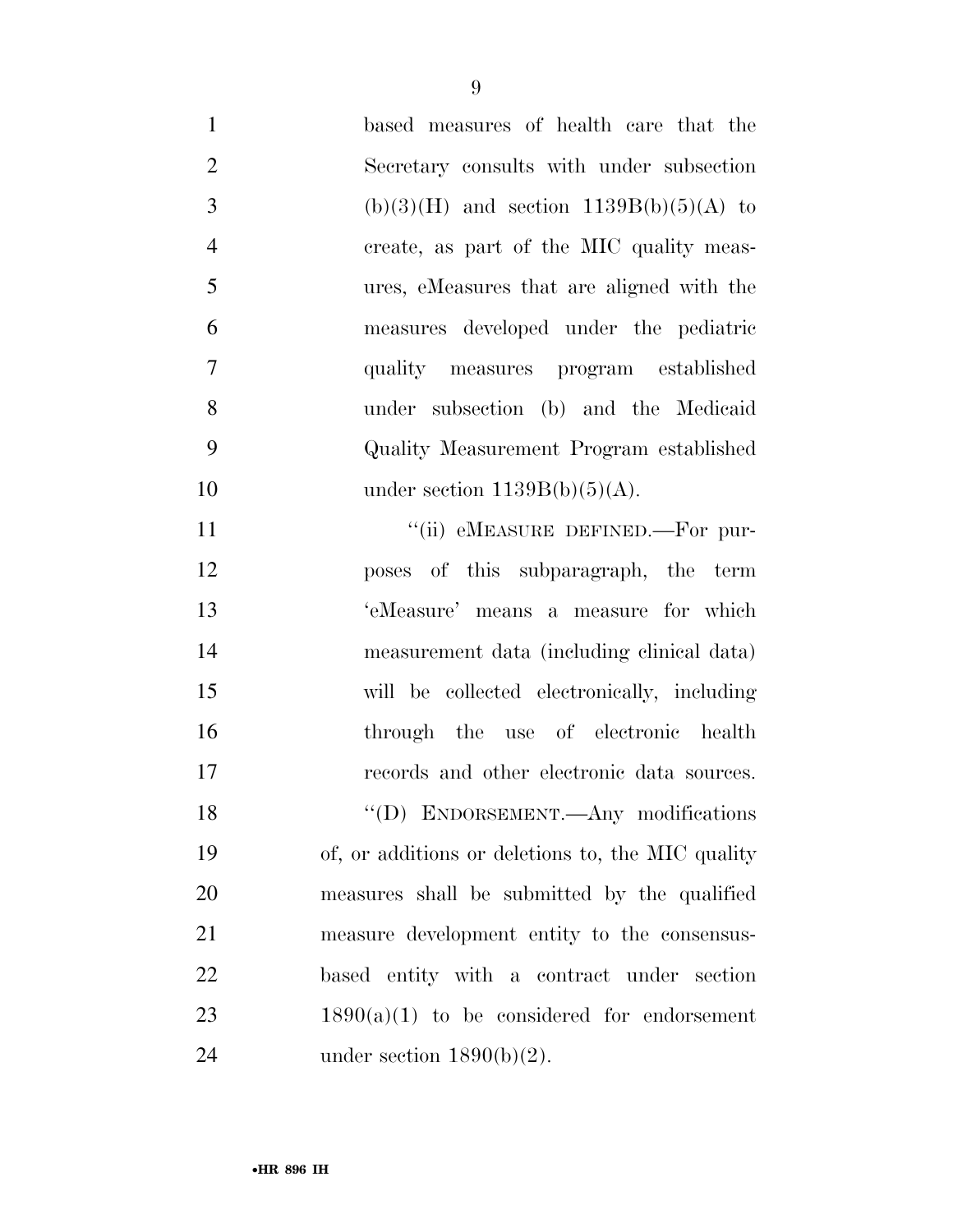| $\mathbf{1}$   | "(5) MATERNITY CONSUMER ASSESSMENT OF               |
|----------------|-----------------------------------------------------|
| $\overline{2}$ | CARE PROVIDERS AND SYSTEMS<br><b>HEALTH</b><br>SUR- |
| 3              | VEYS.-                                              |
| $\overline{4}$ | "(A) ADAPTION OF SURVEYS.—Not later                 |
| 5              | than January 1, 2018, for the purpose of meas-      |
| 6              | uring the care experiences of childbearing          |
| 7              | women and newborns, the Agency for                  |
| 8              | Healthcare Research and Quality shall adapt         |
| 9              | the Consumer Assessment of Healthcare Pro-          |
| 10             | viders and Systems program surveys of—              |
| 11             | $``(i)$ providers;                                  |
| 12             | $\lq\lq$ (ii) facilities; and                       |
| 13             | "(iii) health plans.                                |
| 14             | "(B) SURVEYS MUST BE EFFECTIVE.—The                 |
| 15             | Agency for Healthcare Research and Quality          |
| 16             | shall ensure that the surveys adapted under         |
| 17             | subparagraph $(A)$ are effective in measuring as-   |
| 18             | pects of care that childbearing women and           |
| 19             | newborns experience, which may include—             |
| 20             | "(i) various types of care settings;                |
| 21             | "(ii) various types of caregivers;                  |
| 22             | "(iii) considerations relating to pain;             |
| 23             | "(iv) shared decision making;                       |
| 24             | $f'(v)$ supportive care around the time             |
| 25             | of birth; and                                       |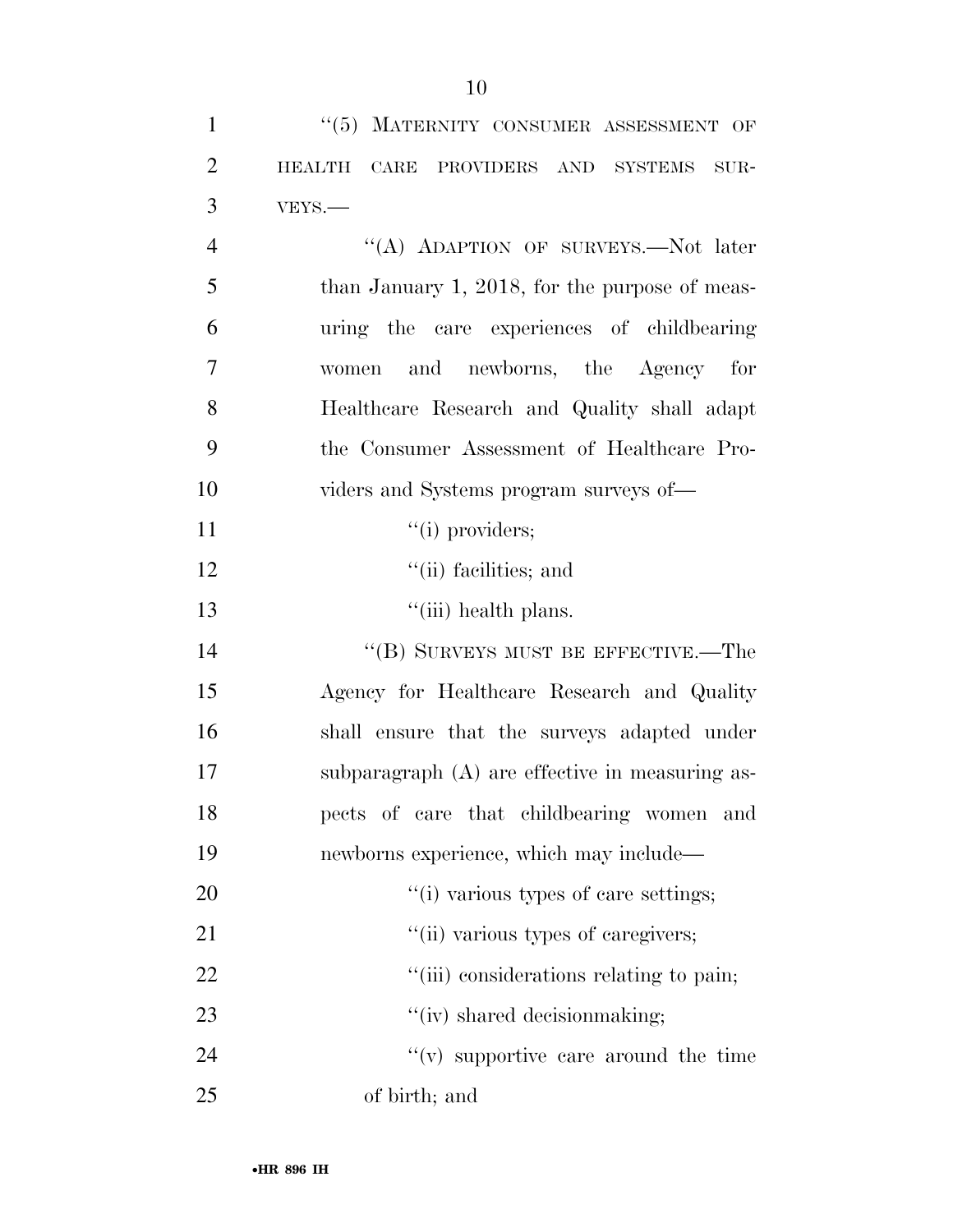| $\mathbf{1}$   | $\lq\lq$ (vi) other topics relevant to the qual-  |
|----------------|---------------------------------------------------|
| $\overline{2}$ | ity of the experience of childbearing women       |
| 3              | and newborns.                                     |
| $\overline{4}$ | "(C) LANGUAGES.—The surveys adapted               |
| 5              | under subparagraph (A) shall be available in      |
| 6              | English and Spanish.                              |
| $\overline{7}$ | "(D) ENDORSEMENT.—The Agency for                  |
| 8              | Healthcare Research and Quality shall submit      |
| 9              | any Consumer Assessment of Healthcare Pro-        |
| 10             | viders and Systems surveys adapted under this     |
| 11             | paragraph to the consensus-based entity with a    |
| 12             | contract under section $1890(a)(1)$ to be consid- |
| 13             | ered for endorsement under section $1890(b)(2)$ . |
| 14             | "(E) CONSULTATION.—The adaption of                |
| 15             | (and process for applying) the surveys under      |
| 16             | subparagraph (A) shall be conducted in con-       |
| 17             | sultation with the stakeholders identified in     |
| 18             | paragraph $(6)(A)$ .                              |
| 19             | $``(6)$ STAKEHOLDERS.—                            |
| 20             | $\lq\lq$ (A) IN GENERAL.—The stakeholders         |
| 21             | identified in this subparagraph are—              |
| 22             | "(i) the various clinical disciplines and         |
| 23             | specialties involved in providing maternity       |
| 24             | care;                                             |
| 25             | "(ii) State Medicaid administrators;              |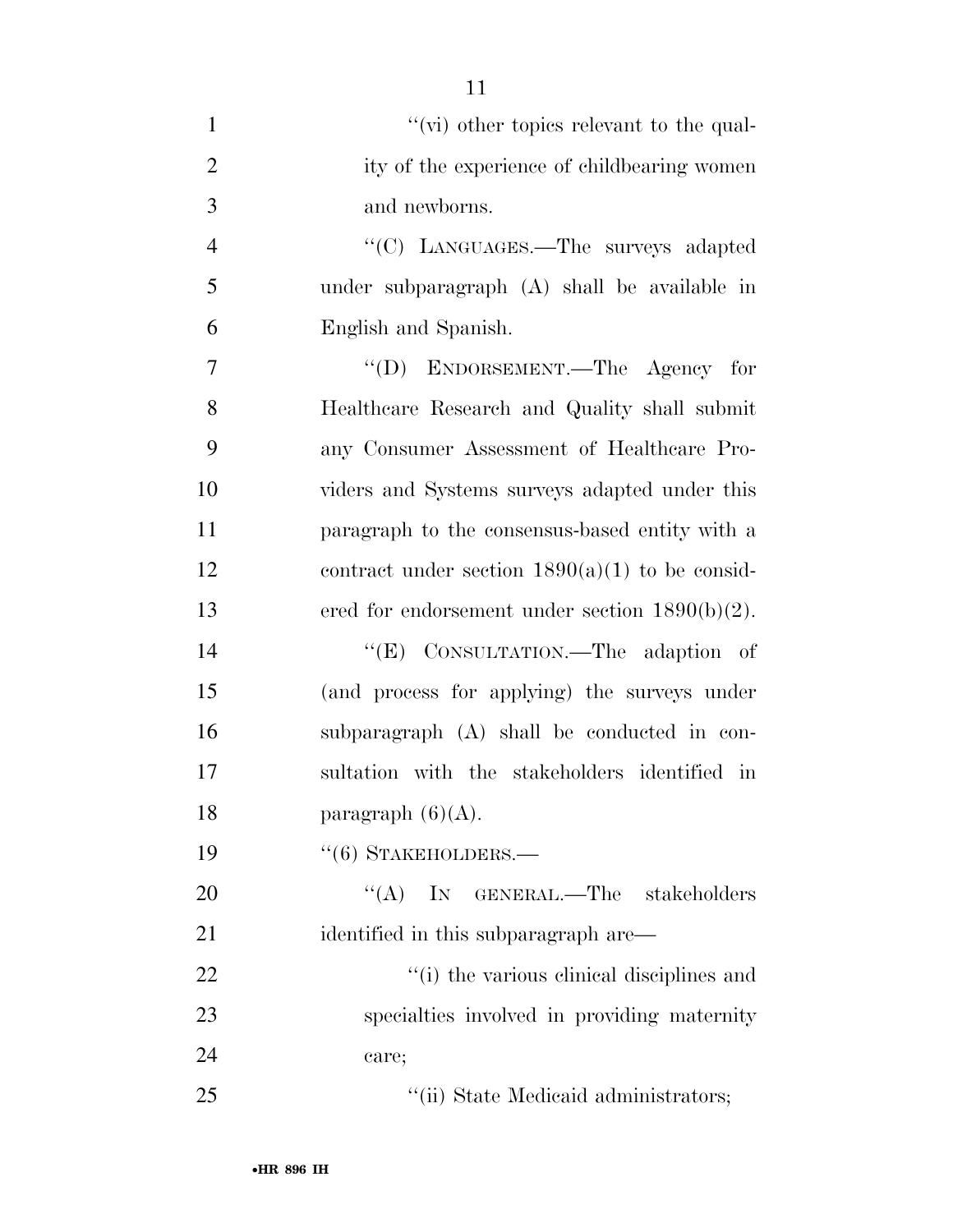| $\mathbf{1}$   | "(iii) maternity care consumers and                   |
|----------------|-------------------------------------------------------|
| $\overline{2}$ | their advocates;                                      |
| 3              | "(iv) technical experts in quality"                   |
| $\overline{4}$ | measurement;                                          |
| 5              | "(v) hospital, facility and health sys-               |
| 6              | tem leaders;                                          |
| 7              | "(vi) employers and purchasers; and                   |
| 8              | "(vii) other individuals who are in-                  |
| 9              | volved in the advancement of evidence-                |
| 10             | based maternity care quality measures.                |
| 11             | "(B) PROFESSIONAL ORGANIZATIONS.-                     |
| 12             | The stakeholders identified under subparagraph        |
| 13             | (A) may include representatives from relevant         |
| 14             | national medical specialty and professional or-       |
| 15             | ganizations and specialty societies.                  |
| 16             | "(7) AUTHORIZATION OF APPROPRIATIONS.                 |
| 17             | are authorized to<br>There<br>be appropriated         |
| 18             | $$16,000,000$ to carry out this subsection. Funds ap- |
| 19             | propriated under this paragraph shall remain avail-   |
| 20             | able until expended.".                                |
| 21             | (b) CONFORMING AMENDMENTS.—                           |
| 22             | (1) Section 1139A of the Social Security Act          |
| 23             | $(42 \text{ U.S.C. } 1320b - 9a)$ is amended—         |
| 24             | $(A)$ in subsection $(a)(6)$ , in the matter pre-     |
| 25             | ceding subparagraph $(A)$ , by inserting "and the     |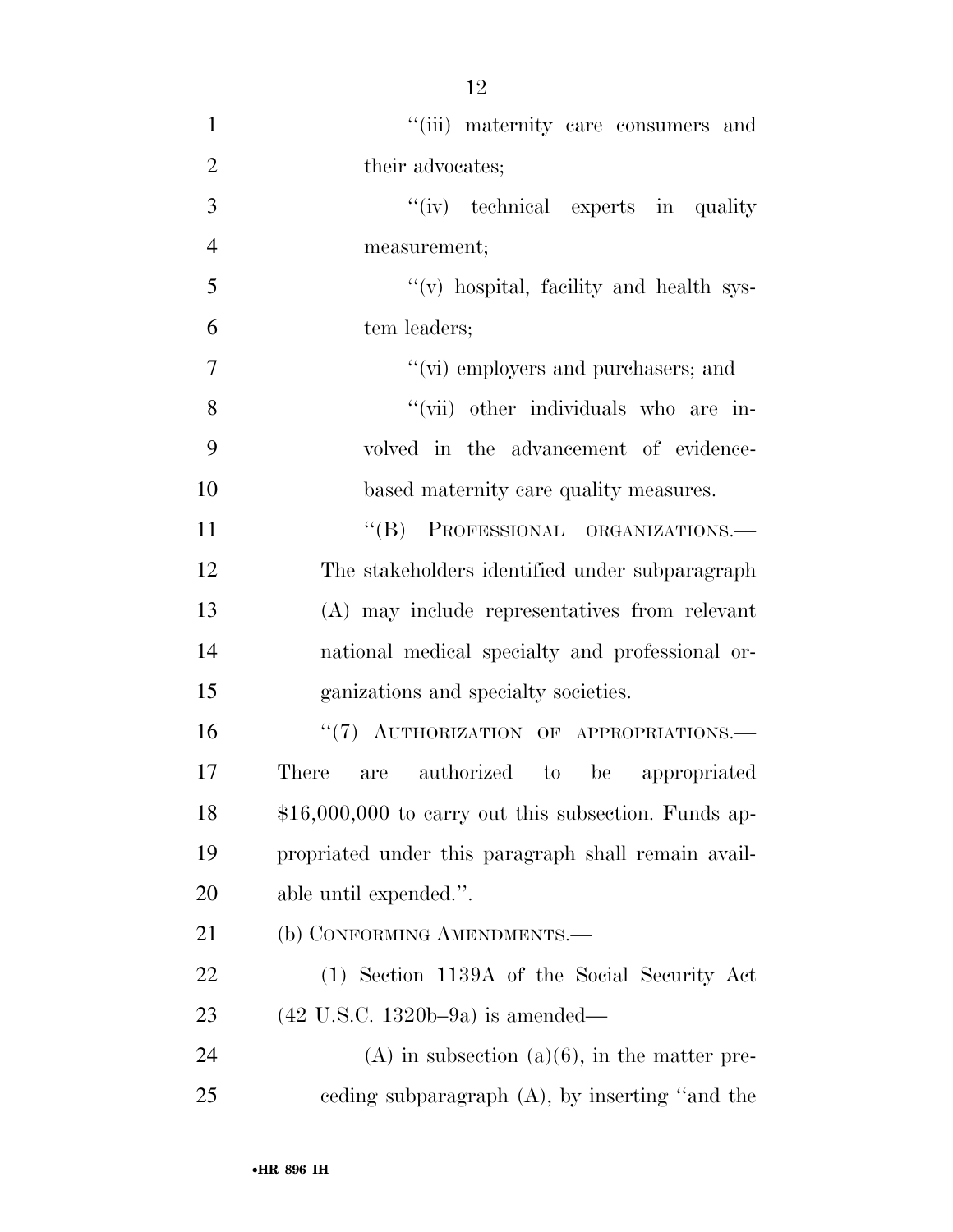| $\mathbf{1}$   | Medicaid and CHIP Payment and Access Com-                 |
|----------------|-----------------------------------------------------------|
| $\overline{2}$ | mission" after "Congress"; and                            |
| 3              | $(B)$ in subsection (i), by striking "sub-                |
| $\overline{4}$ | section (e)" and inserting "subsections (e) and           |
| 5              | $(j)$ ".                                                  |
| 6              | (2) Section $1139B(b)(4)$ of such Act (42 U.S.C.          |
| 7              | $1320b-9b(b)(4)$ is amended by inserting "and the         |
| 8              | Medicaid and CHIP Payment and Access Commis-              |
| 9              | sion" after "Congress".                                   |
| 10             | SEC. 3. QUALITY COLLABORATIVES.                           |
| 11             | (a) GRANTS.—The Secretary of Health and Human             |
| 12             | Services (in this section referred to as the "Secretary") |
| 13             | may make grants to eligible entities to support—          |
| 14             | (1) the development of new State and regional             |
| 15             | maternity care quality collaboratives;                    |
| 16             | (2) expanded activities of existing maternity             |
| 17             | care quality collaboratives; and                          |
| 18             | (3) maternity care initiatives within established         |
| 19             | State and regional quality collaboratives that are not    |
| 20             | focused exclusively on maternity care.                    |
| 21             | (b) ELIGIBLE ENTITY.—The following entities shall         |
| 22             | be eligible for a grant under subsection (a).             |
| 23             | (1) Quality collaboratives that focus entirely, or        |
| 24             | in part, on maternity care initiatives, to the extent     |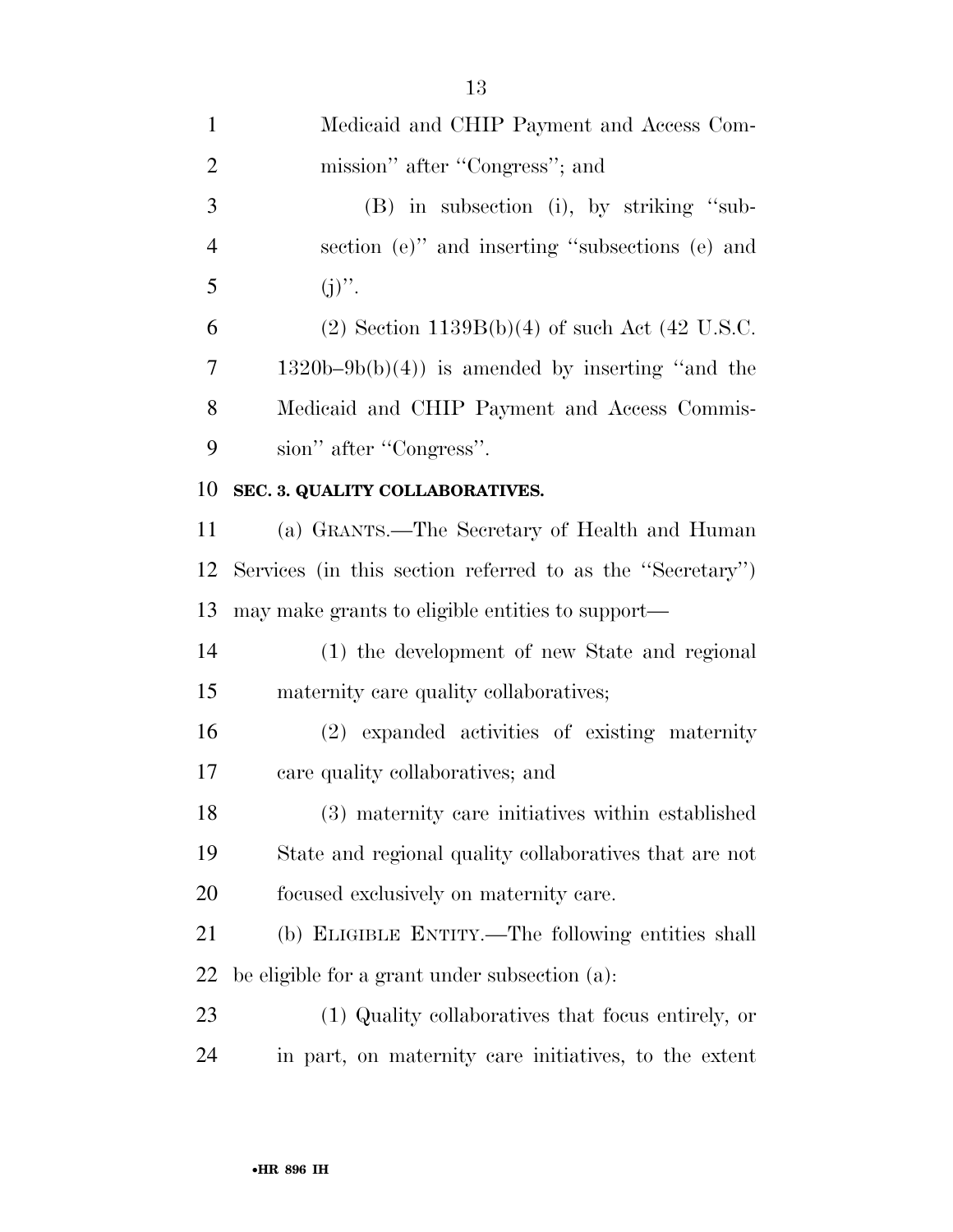| $\mathbf{1}$   | that such collaboratives use such grant only for such         |
|----------------|---------------------------------------------------------------|
| 2              | initiatives.                                                  |
| 3              | (2) Entities seeking to establish a maternity                 |
| $\overline{4}$ | care quality collaborative.                                   |
| 5              | (3) State Medicaid agencies.                                  |
| 6              | (4) State departments of health.                              |
| 7              | (5) Health insurance issuers (as such term is                 |
| 8              | defined in section 2791 of the Public Health Service          |
| 9              | Act (42 U.S.C. 300gg-91).                                     |
| 10             | (6) Provider organizations, including associa-                |
| 11             | tions representing—                                           |
| 12             | (A) health professionals; and                                 |
| 13             | (B) hospitals.                                                |
| 14             | (c) ELIGIBLE PROJECTS AND PROGRAMS.—In order                  |
| 15             | for a project or program of an eligible entity to be eligible |
| 16             | for funding under subsection (a), the project or program      |
| 17             | must have goals that are designed to improve the quality      |
| 18             | of maternity care delivered, such as—                         |
| 19             | (1) improving the appropriate use of cesarean                 |
| <b>20</b>      | section;                                                      |
| 21             | (2) reducing maternal and newborn morbidity                   |
| 22             | rates;                                                        |
| 23             | (3) improving breast-feeding rates;                           |
| 24             | (4) reducing hospital readmission rates;                      |
|                |                                                               |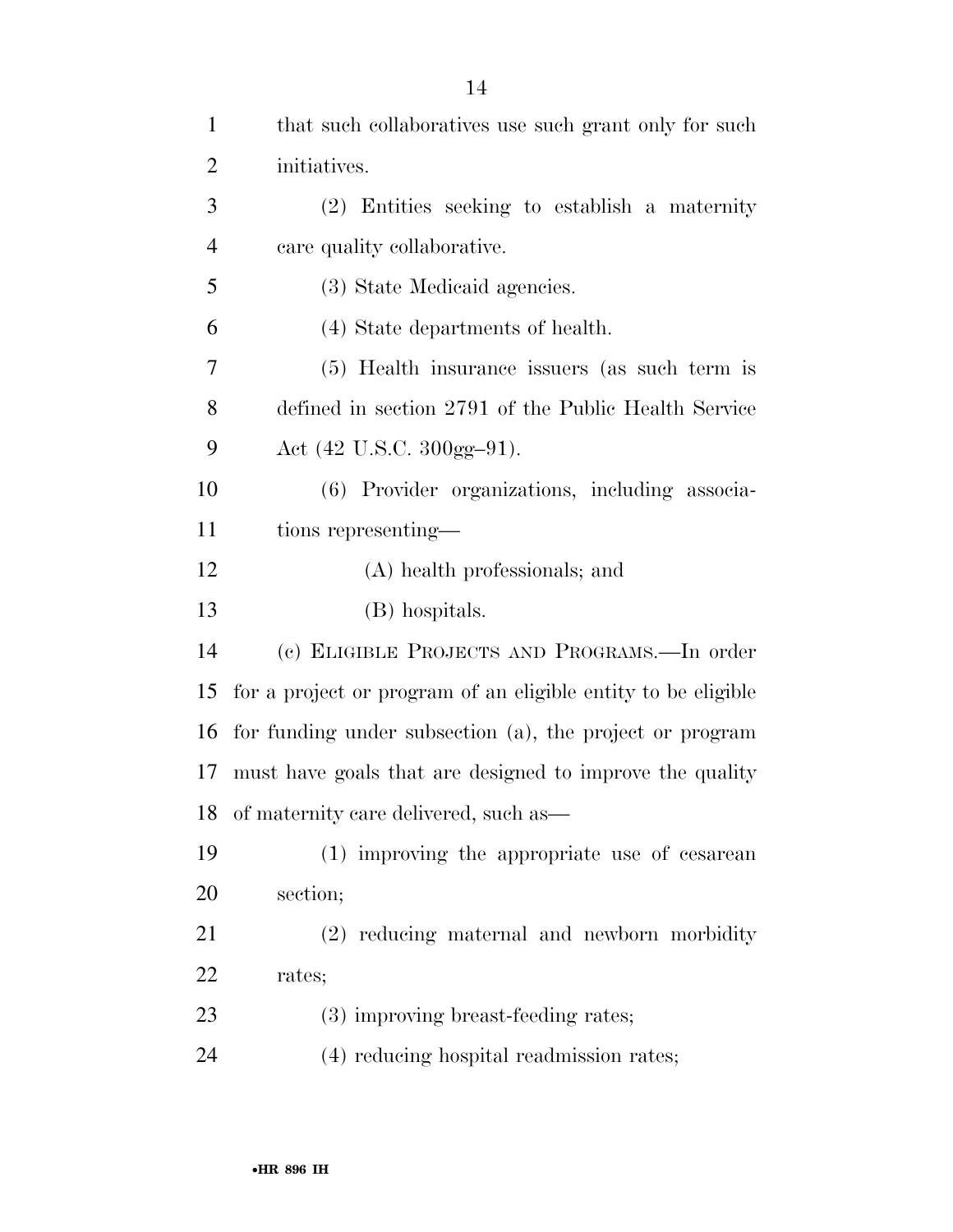| $\mathbf{1}$   | (5) identifying improvement priorities through          |
|----------------|---------------------------------------------------------|
| $\overline{2}$ | shared peer review and third-party reviews of quali-    |
| 3              | tative and quantitative data, and developing and car-   |
| $\overline{4}$ | rying out projects or programs to address such pri-     |
| 5              | orities; or                                             |
| 6              | (6) delivering risk-appropriate levels of care.         |
| $\overline{7}$ | (d) ACTIVITIES.—Activities that may be supported by     |
| 8              | the funding under subsection (a) include the following: |
| 9              | (1) Facilitating performance data collection and        |
| 10             | feedback reports to providers with respect to their     |
| 11             | performance, relative to peers and benchmarks, if       |
| 12             | any.                                                    |
| 13             | (2) Developing, implementing, and evaluating            |
| 14             | protocols and checklists to foster safe, evidence-      |
| 15             | based practice.                                         |
| 16             | (3) Developing, implementing, and evaluating            |
| 17             | programs that translate into practice clinical rec-     |
| 18             | ommendations supported by high-quality evidence in      |
| 19             | national guidelines, systematic reviews, or other well- |
| 20             | conducted clinical studies.                             |
| 21             | (4) Developing underlying infrastructure needed         |
| 22             | to support quality collaborative activities under this  |
| 23             | subsection.                                             |
| 24             | (5) Providing technical assistance to providers         |
| 25             | and institutions to build quality improvement capac-    |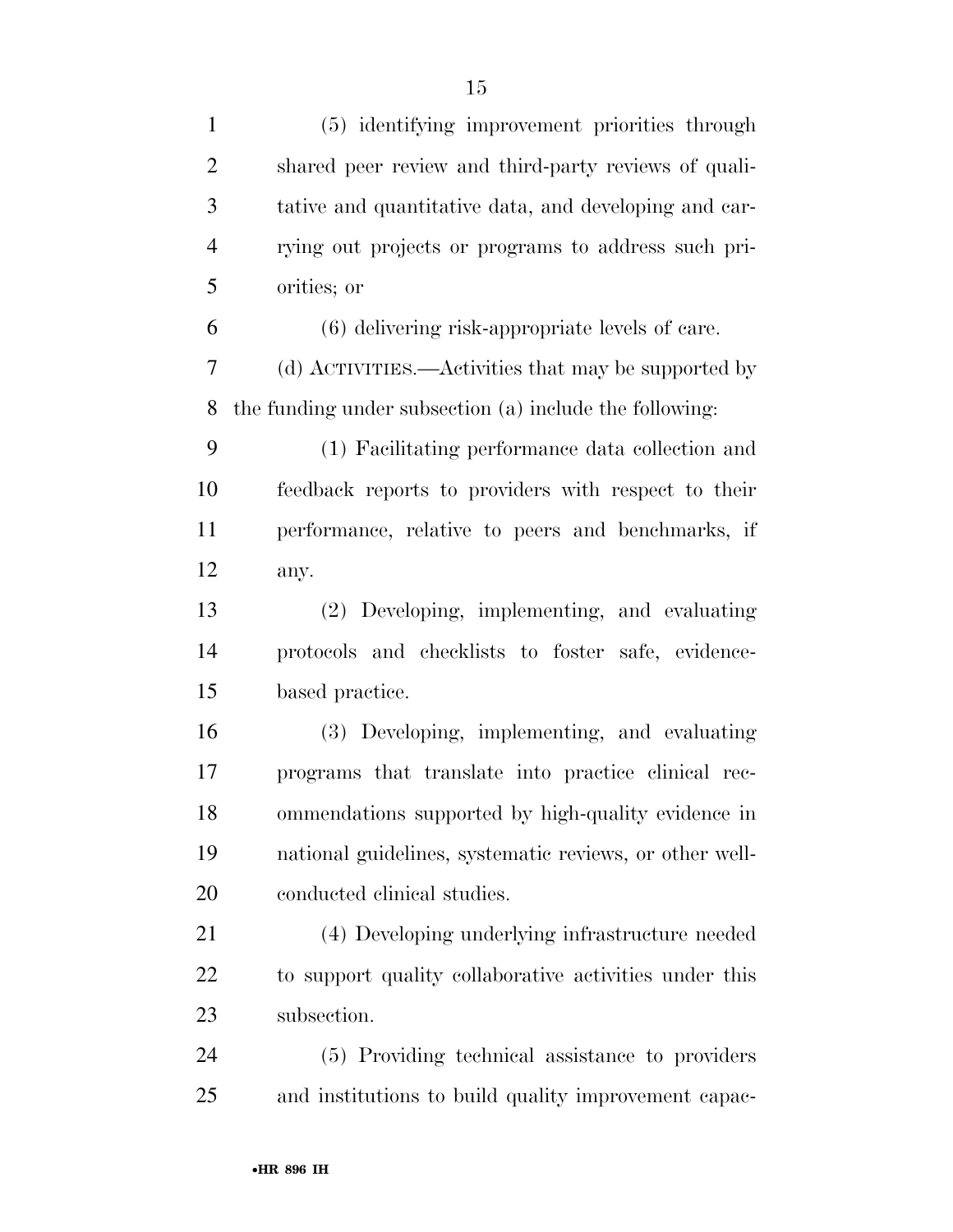| $\mathbf{1}$   | ity and facilitate participation in collaborative activi- |
|----------------|-----------------------------------------------------------|
| $\overline{2}$ | ties.                                                     |
| 3              | (6) Developing the capability to access the fol-          |
| $\overline{4}$ | lowing data sources:                                      |
| 5              | $(A)$ A mother's prenatal, intrapartum, and               |
| 6              | postpartum records.                                       |
| 7              | (B) A mother's medical records.                           |
| 8              | (C) An infant's medical records since birth.              |
| 9              | (D) Birth and death certificates.                         |
| 10             | (E) Any other relevant State-level gen-                   |
| 11             | erated data (such as data from the pregnancy              |
| 12             | risk<br>management<br>assessment<br>system                |
| 13             | $(PRAMS)$ .                                               |
| 14             | (7) Developing access to blinded liability claims         |
| 15             | data, analyzing the data, and using the results of        |
| 16             | such analysis to improve practice.                        |
| 17             | (e) SPECIAL RULE FOR BIRTHS.—                             |
| 18             | $(1)$ IN GENERAL.—Subject to paragraph $(2)$ , if         |
| 19             | a grant under subsection (a) is for a project or pro-     |
| 20             | gram that focuses on births, at least 25 percent of       |
| 21             | the births addressed by such project or program           |
| 22             | must occur in health facilities that perform fewer        |
| 23             | than $1,000$ births per year.                             |
| 24             | $(2)$ EXCEPTION.—In the case of a grant under             |
| 25             | subsection (a) for a project or program located in a      |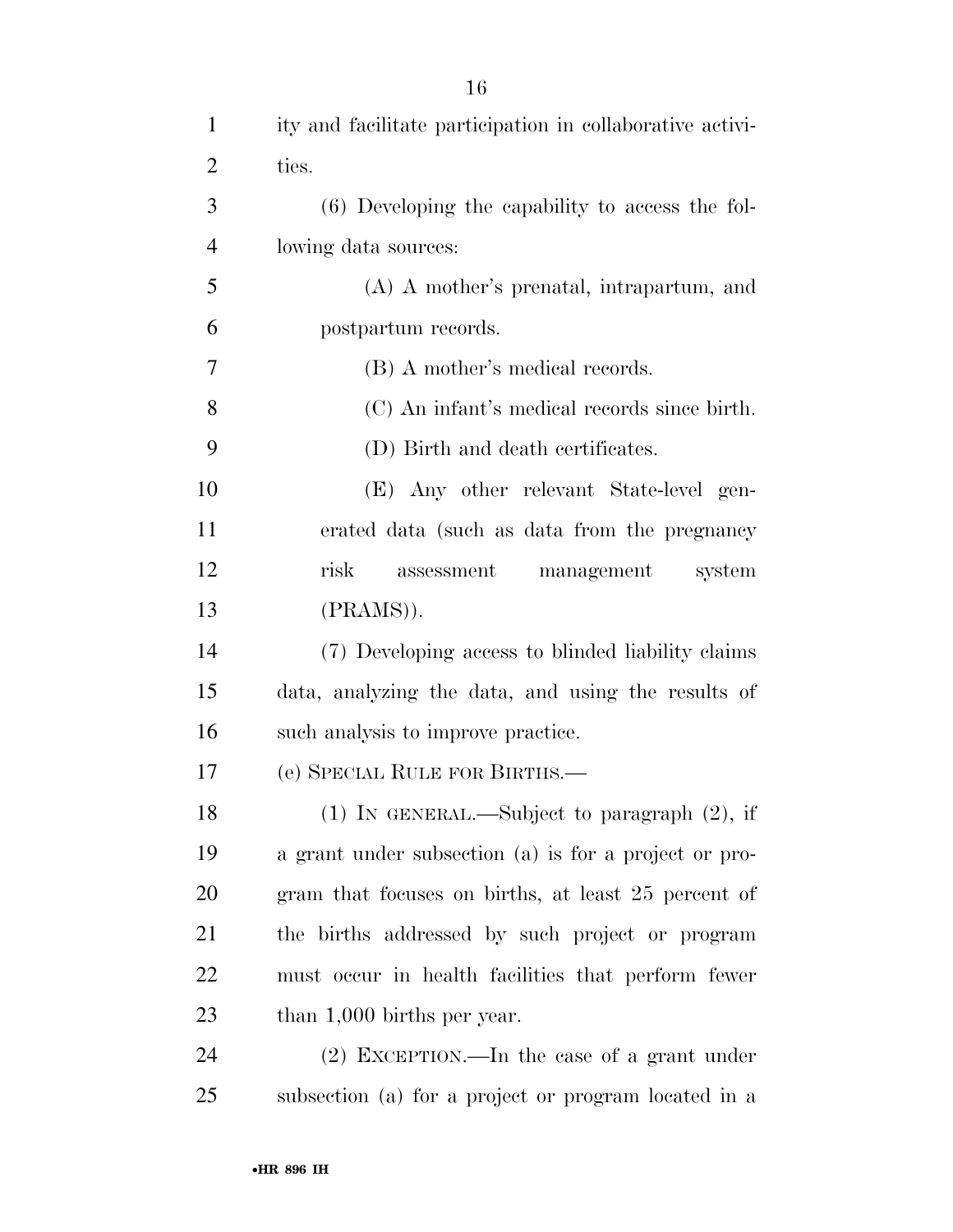| $\mathbf{1}$   | State in which less than 25 percent of the health fa-    |
|----------------|----------------------------------------------------------|
| $\overline{2}$ | cilities in the State perform less than 1,000 births     |
| 3              | per year, the percentage of births in such facilities    |
| $\overline{4}$ | addressed by such project or program shall be com-       |
| 5              | mensurate with the Statewide percentage of births        |
| 6              | performed at such facilities.                            |
| 7              | (f) USE OF QUALITY MEASURES.—Projects and pro-           |
| 8              | grams for which such a grant is made shall—              |
| 9              | (1) include data collection with rapid analysis          |
| 10             | and feedback to participants with a focus on improv-     |
| 11             | ing practice and health outcomes;                        |
| 12             | (2) develop a plan to identify and resolve data          |
| 13             | collection problems;                                     |
| 14             | (3) identify and document evidence-based strat-          |
| 15             | egies that will be used to improve performance on        |
| 16             | quality measures and other metrics; and                  |
| 17             | (4) exclude from quality measure collection and          |
| 18             | reporting physicians and midwives who attend fewer       |
| 19             | than 30 births per year.                                 |
| 20             | (g) REPORTING ON QUALITY MEASURES. Any re-               |
| 21             | porting requirements established by a project or program |
| 22             | funded under subsection (a) shall be designed to—        |
| 23             | (1) minimize costs and administrative effort;            |
| 24             | and                                                      |
| 25             | (2) use existing data resources when feasible.           |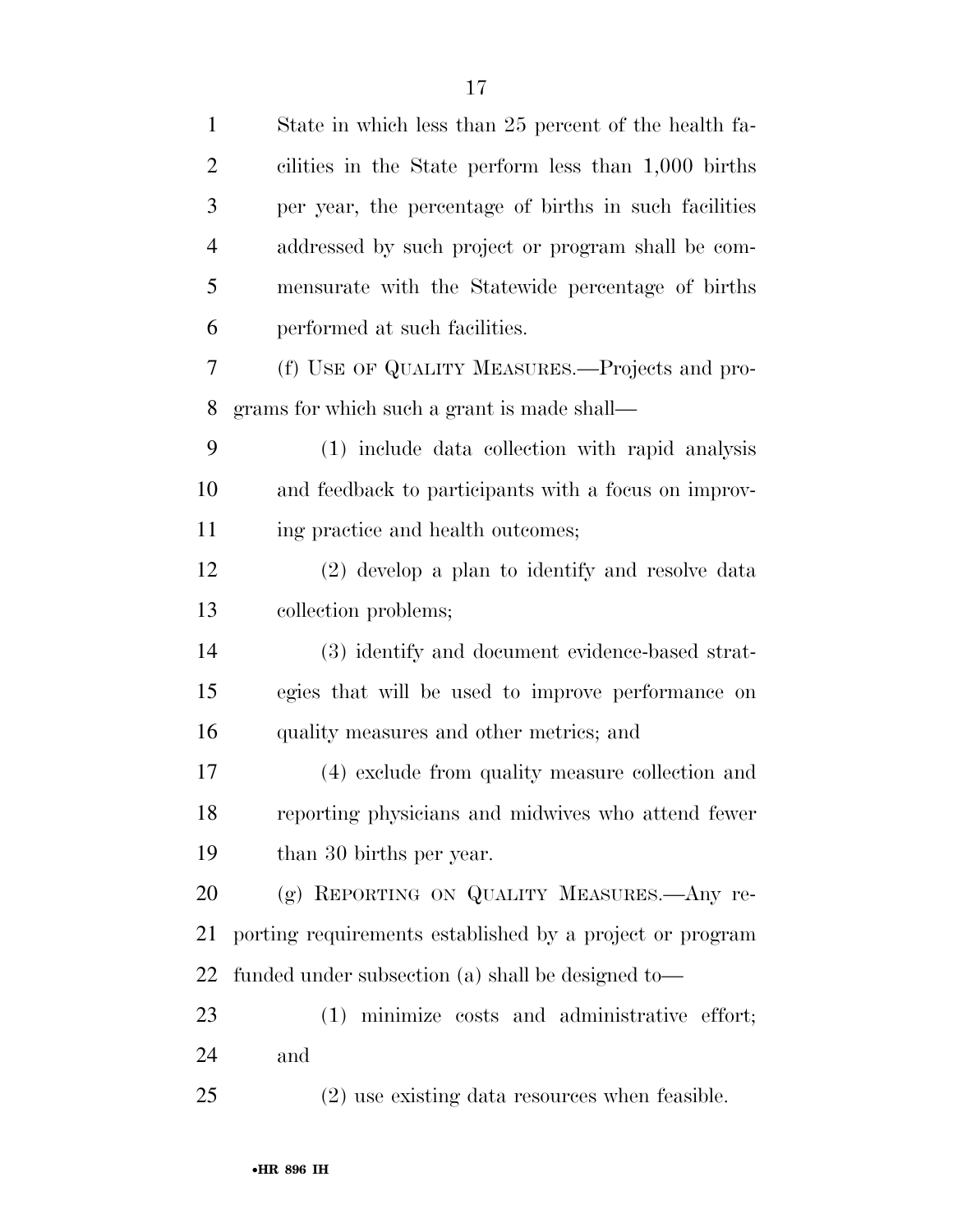(h) CLEARINGHOUSE.—The Secretary shall establish an online, open-access clearinghouse to make protocols, procedures, reports, tools, and other resources of indi- vidual collaboratives available to collaboratives and other entities that are working to improve maternity care qual-ity.

 (i) EVALUATION.—A quality collaborative (or other entity receiving a grant under subsection (a)) shall—

 (1) develop and carry out plans for evaluating its maternity care quality improvement programs and projects; and

 (2) publish its experiences and results in arti- cles, technical reports, or other formats for the ben- efit of others working on maternity care quality im-provement activities.

 (j) ANNUAL REPORTS TO SECRETARY.—A quality collaborative or other eligible entity that receives a grant under subsection (a) shall submit an annual report to the Secretary containing the following:

 (1) A description of the activities carried out using the funding from such grant.

 (2) A description of any barriers that limited the ability of the collaborative or entity to achieve its goals.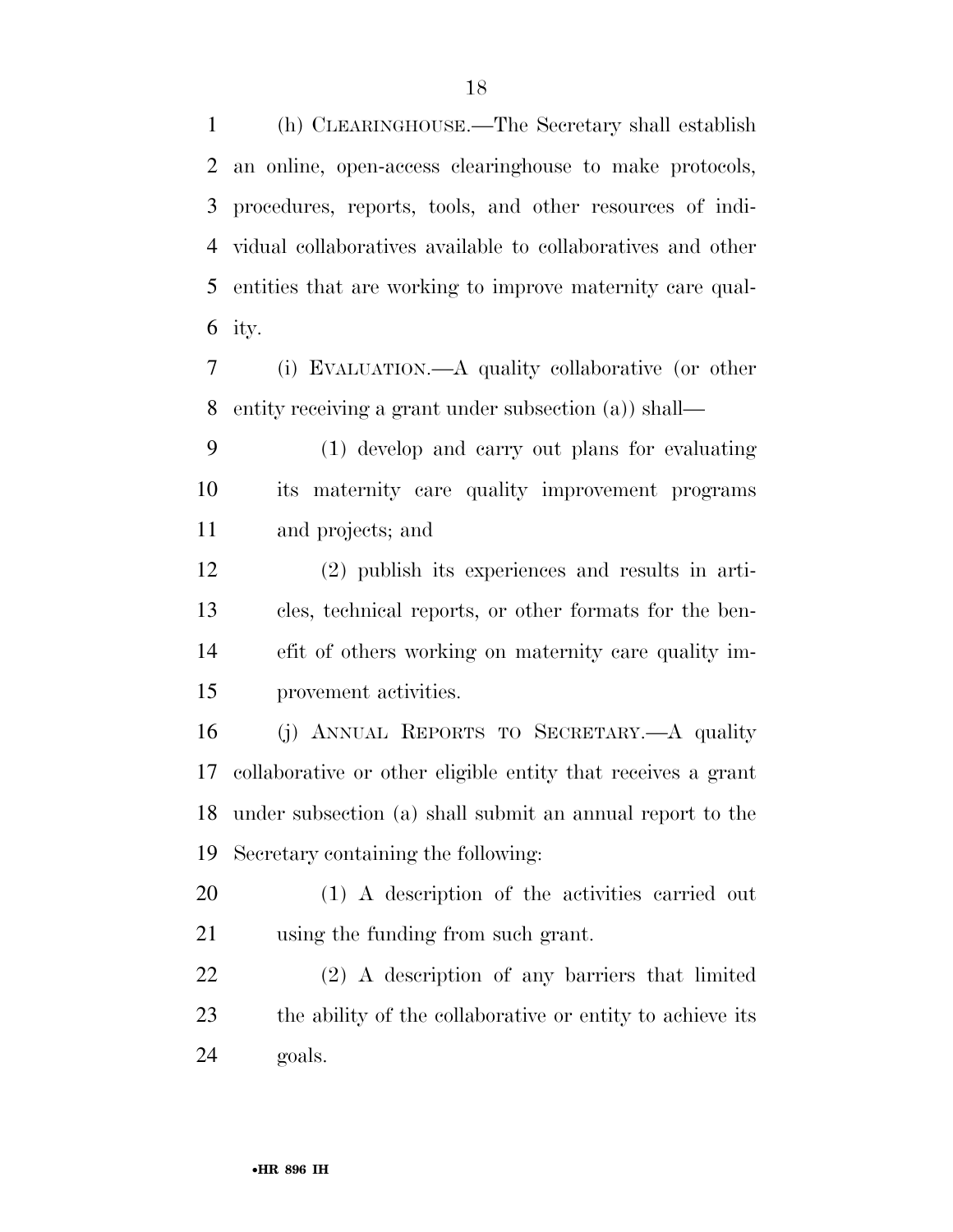| $\mathbf{1}$   | (3) The achievements of the collaborative or en-      |
|----------------|-------------------------------------------------------|
| $\overline{2}$ | tity under the grant with respect to the quality,     |
| 3              | health outcomes, and value of maternity care.         |
| $\overline{4}$ | $(4)$ A list of lessons learned from the grant.       |
| 5              | Such reports shall be made available to the public.   |
| 6              | $(k)$ GOVERNANCE.—                                    |
| 7              | (1) IN GENERAL.—A maternity care quality col-         |
| 8              | laborative or a maternity care program within a       |
| 9              | broader quality collaborative that is supported under |
| 10             | subsection (a) shall be governed by a multi-stake-    |
| 11             | holder executive committee.                           |
| 12             | (2) COMPOSITION.—Such executive committee             |
| 13             | shall include individuals who represent—              |
| 14             | (A) physicians, including physicians in the           |
| 15             | fields of general obstetries, maternal-fetal medi-    |
| 16             | cine, family medicine, neonatology, and pediat-       |
| 17             | rics;                                                 |
| 18             | (B) nurse-practitioners and nurses;                   |
| 19             | (C) certified nurse-midwives and certified            |
| 20             | midwives;                                             |
| 21             | (D) health facilities and health systems;             |

(E) consumers;

 (F) employers and other private pur-chasers;

(G) Medicaid programs; and